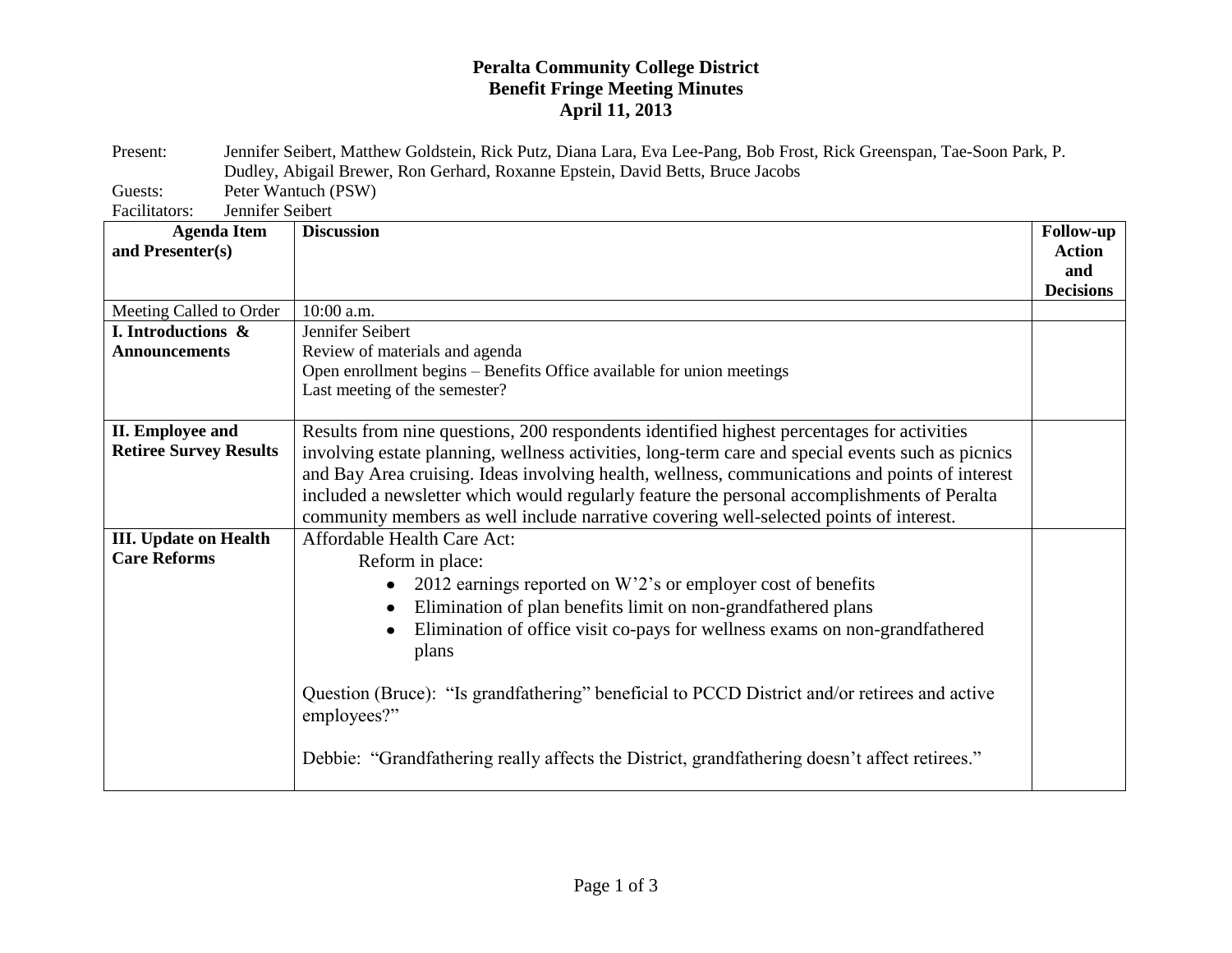## **Peralta Community College District Benefit Fringe Meeting Minutes April 11, 2013**

|                                             | $A$ pin 11, 2010                                                                                                                                                                  |  |
|---------------------------------------------|-----------------------------------------------------------------------------------------------------------------------------------------------------------------------------------|--|
|                                             | Peter: "All non-retiree plans will eventually become non-grandfathered."                                                                                                          |  |
|                                             | PHI/HIPAA Reforms:                                                                                                                                                                |  |
|                                             | Establishing a higher security for protecting health information (PHI); moving to a higher<br>compliance realm for protecting health information:                                 |  |
|                                             | Encrypting software, using passwords and User IDs                                                                                                                                 |  |
|                                             | Will introduce additional controls and forms                                                                                                                                      |  |
|                                             | Introduction of Health Exchanges                                                                                                                                                  |  |
|                                             | Minimal essential benefits for part-time employees effective January 1, 2014 (part-time<br>defined as anyone working an average of 30 hrs. per week for a defined period of time) |  |
|                                             | Affordable Care Act provides the standard measurement of "stability periods" which<br>determine benefit eligibility                                                               |  |
| <b>IV.</b> OPEB Overview<br>- Ron Gerhardt: | GASB 45 requires actuarial study performed in 2010 results indicated liability of \$221M<br>which was reduced by a later study to \$121M.                                         |  |
|                                             | Drivers of the liability reduction-introduction of PPO Lite Plan<br>$\bullet$<br>Reduction of liability; sustainable budgetary impacts<br>٠                                       |  |
|                                             | Actuarially liability determination satisfied<br>$2010 - 2012$ actuarial studies show reduction in participants, reduction in                                                     |  |
|                                             | dependants, due to attrition (people have left PCCD)                                                                                                                              |  |
| V.<br>Rate                                  | Peter Wantuch - PSW                                                                                                                                                               |  |
| Developmen                                  |                                                                                                                                                                                   |  |
| t Update<br>Peter Wantuch                   | Drivers: claims experience + Medicare Coordination                                                                                                                                |  |
|                                             |                                                                                                                                                                                   |  |